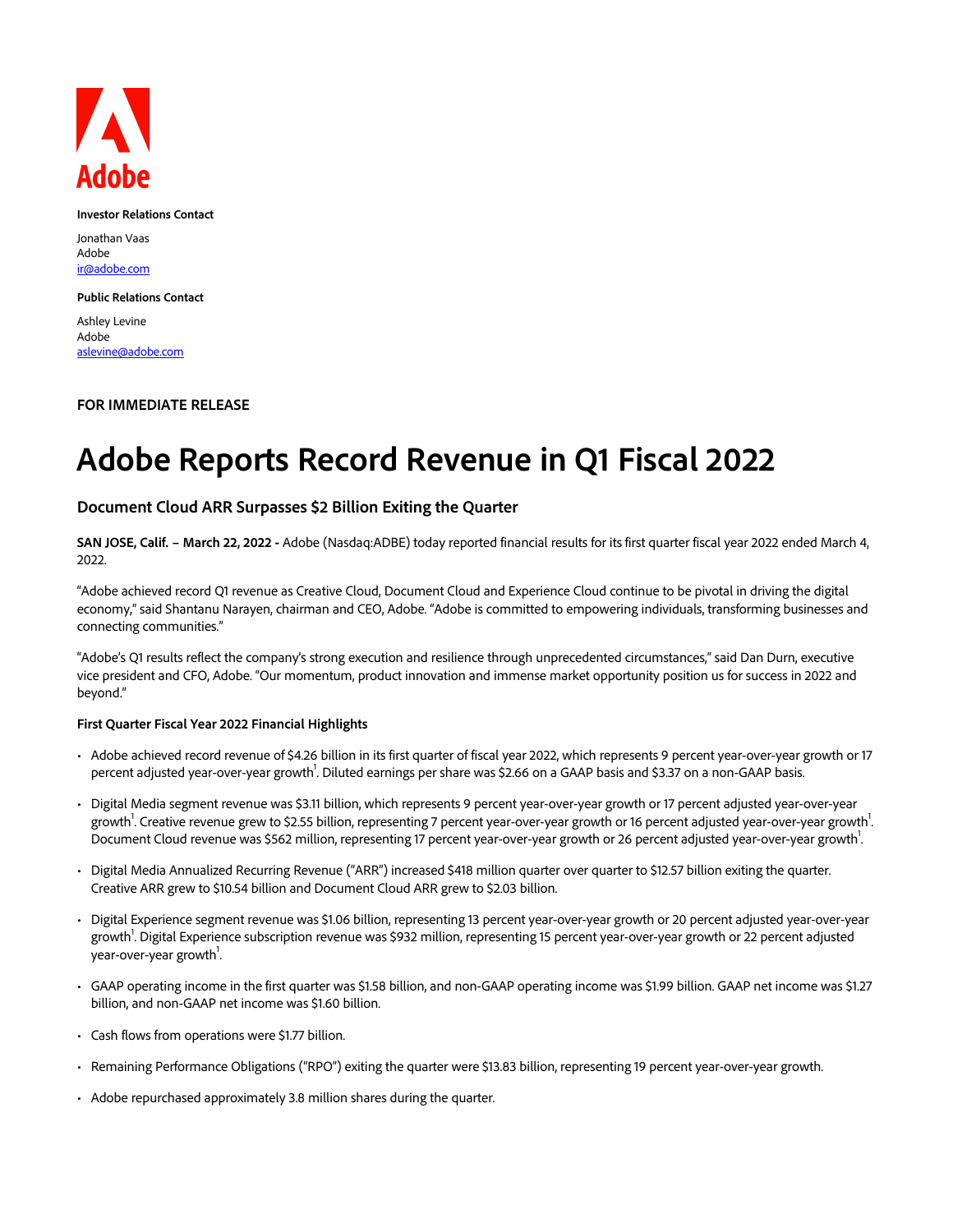### **Impact of War in Ukraine**

On March 4, 2022, Adobe announced a halt of all new sales of Adobe products and services in Russia and Belarus. In addition, today Adobe is reducing its Digital Media ARR balance by \$75 million, which represents all ARR for existing business in Russia and Belarus. While Adobe will continue to provide Digital Media services in Ukraine, the company reduced ARR by an additional \$12 million, which represents its entire Digital Media business in Ukraine. This results in a total ARR reduction of \$87 million and an expected revenue impact of \$75 million for fiscal year 2022.

#### **Second Quarter 2022 Financial Targets**

Adobe's second quarter fiscal year 2022 targets factor in current macroeconomic and geopolitical conditions.

The following table summarizes Adobe's second quarter fiscal year 2022 targets:

| Total revenue                                        | $\sim$ \$4.34 billion               |                                        |  |  |  |
|------------------------------------------------------|-------------------------------------|----------------------------------------|--|--|--|
| Digital Media annualized recurring revenue (ARR)     | $\sim$ \$440 million of net new ARR |                                        |  |  |  |
| Digital Media segment revenue (Y/Y growth)           | $~13\%$                             | ~14% (constant currency <sup>2</sup> ) |  |  |  |
| Digital Experience segment revenue (Y/Y growth)      | $~15\%$                             | ~16% (constant currency <sup>2</sup> ) |  |  |  |
| Digital Experience subscription revenue (Y/Y growth) | $~17\%$                             | ~18% (constant currency <sup>2</sup> ) |  |  |  |
| Tax rate                                             | $GAAP: ~20\%$                       | Non-GAAP: ~18.5%                       |  |  |  |
| Earnings per share <sup>3</sup>                      | GAAP: ~\$2.44                       | Non-GAAP: ~\$3.30                      |  |  |  |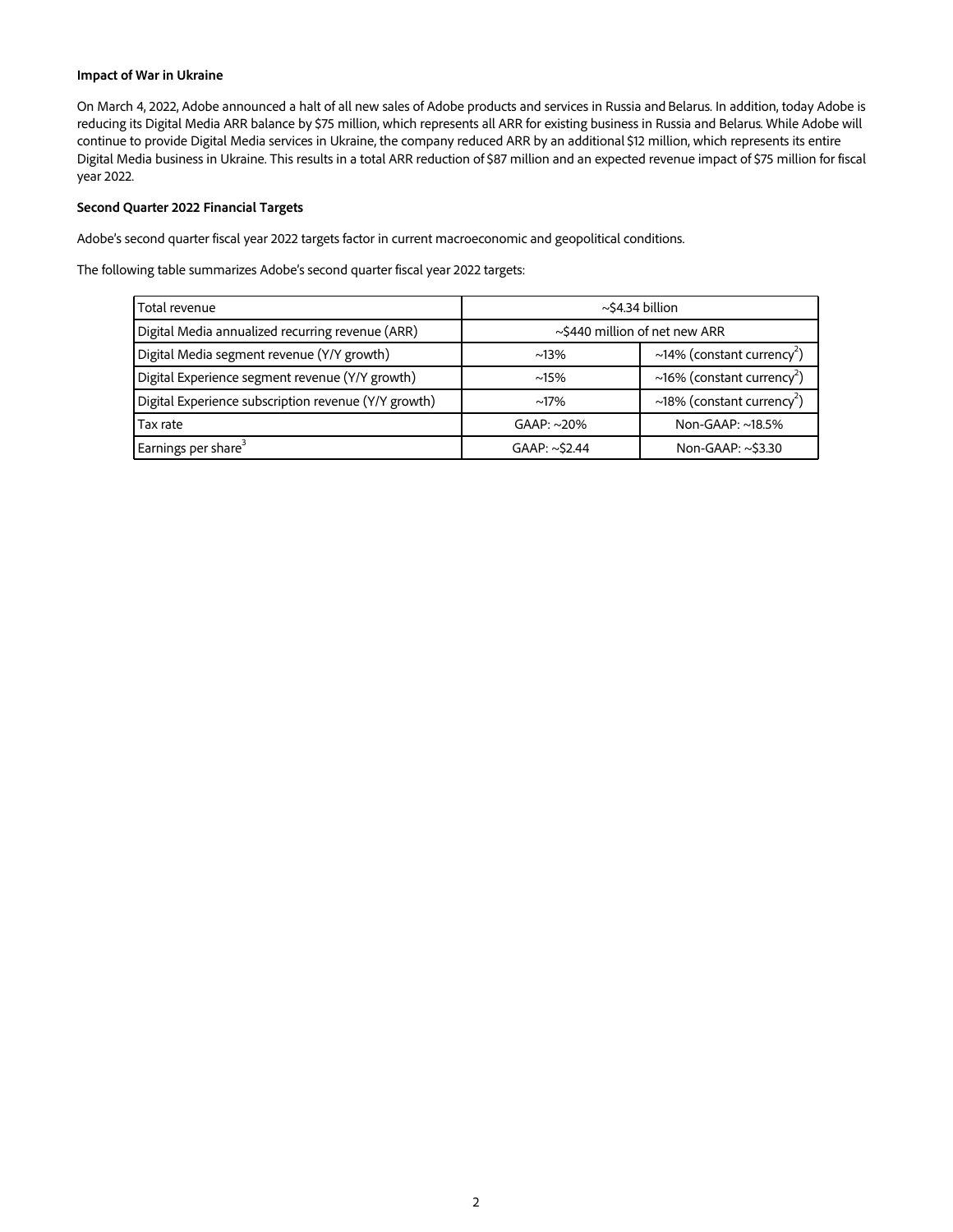#### **Adobe to Webcast Earnings Conference Call**

Adobe will webcast its first quarter fiscal year 2022 earnings conference call today at 2:00 p.m. Pacific Time from its investor relations website: www.adobe.com/ADBE. Earnings documents, including Adobe management's prepared conference call remarks with slides and an investor datasheet are posted to Adobe's investor relations website in advance of the conference call for reference.

#### **Forward-Looking Statements, Non-GAAP and Other Disclosures**

This press release contains forward-looking statements, including those related to business momentum, the effects of the COVID-19 pandemic on our business and results of operations, our market opportunity, market trends, current macroeconomic conditions, customer success, revenue, operating margin, seasonality, annualized recurring revenue, tax rate on a GAAP and non-GAAP basis, earnings per share on a GAAP and non-GAAP basis, and share count, all of which involve risks and uncertainties that could cause actual results to differ materially. Factors that might cause or contribute to such differences include, but are not limited to: failure to compete effectively, failure to develop, acquire, market and offer products and services that meet customer requirements, introduction of new technology, information security and privacy, potential interruptions or delays in hosted services provided by us or third parties, geopolitical and macroeconomic conditions and economic impact of the COVID-19 pandemic, risks associated with cyber-attacks, complex sales cycles, risks related to the timing of revenue recognition from our subscription offerings, fluctuations in subscription renewal rates, failure to realize the anticipated benefits of past or future acquisitions, failure to effectively manage critical strategic third-party business relationships, changes in accounting principles and tax regulations, uncertainty in the financial markets and economic conditions in the countries where we operate, and other various risks associated with being a multinational corporation. For a discussion of these and other risks and uncertainties, please refer to Adobe's Annual Report on Form 10-K for our fiscal year 2021 ended Dec. 3, 2021, and Adobe's Quarterly Reports on Form 10-Q issued in fiscal year 2022.

The financial information set forth in this press release reflects estimates based on information available at this time. These amounts could differ from actual reported amounts stated in Adobe's Quarterly Report on Form 10-Q for our fiscal quarter ended March 4, 2022, which Adobe expects to file in late March or early April 2022. Adobe assumes no obligation to, and does not currently intend to, update these forwardlooking statements.

A reconciliation between GAAP and non-GAAP earnings results and financial targets is provided at the end of this press release and on Adobe's investor relations website.

- 1 Adjusted to account for the extra week in first quarter fiscal year 2021 and to show growth rates in constant currency.
- 2 Adjusted to show growth rates in constant currency.
- 3 Targets assume share count of ~474 million for second quarter fiscal year 2022.

#### **About Adobe**

Adobe is changing the world through digital experiences. For more information, visit www.adobe.com.

###

©2022 Adobe. All rights reserved. Adobe, Creative Cloud, Document Cloud and the Adobe logo are either registered trademarks or trademarks of Adobe (or one of its subsidiaries) in the United States and/or other countries. All other trademarks are the property of their respective owners.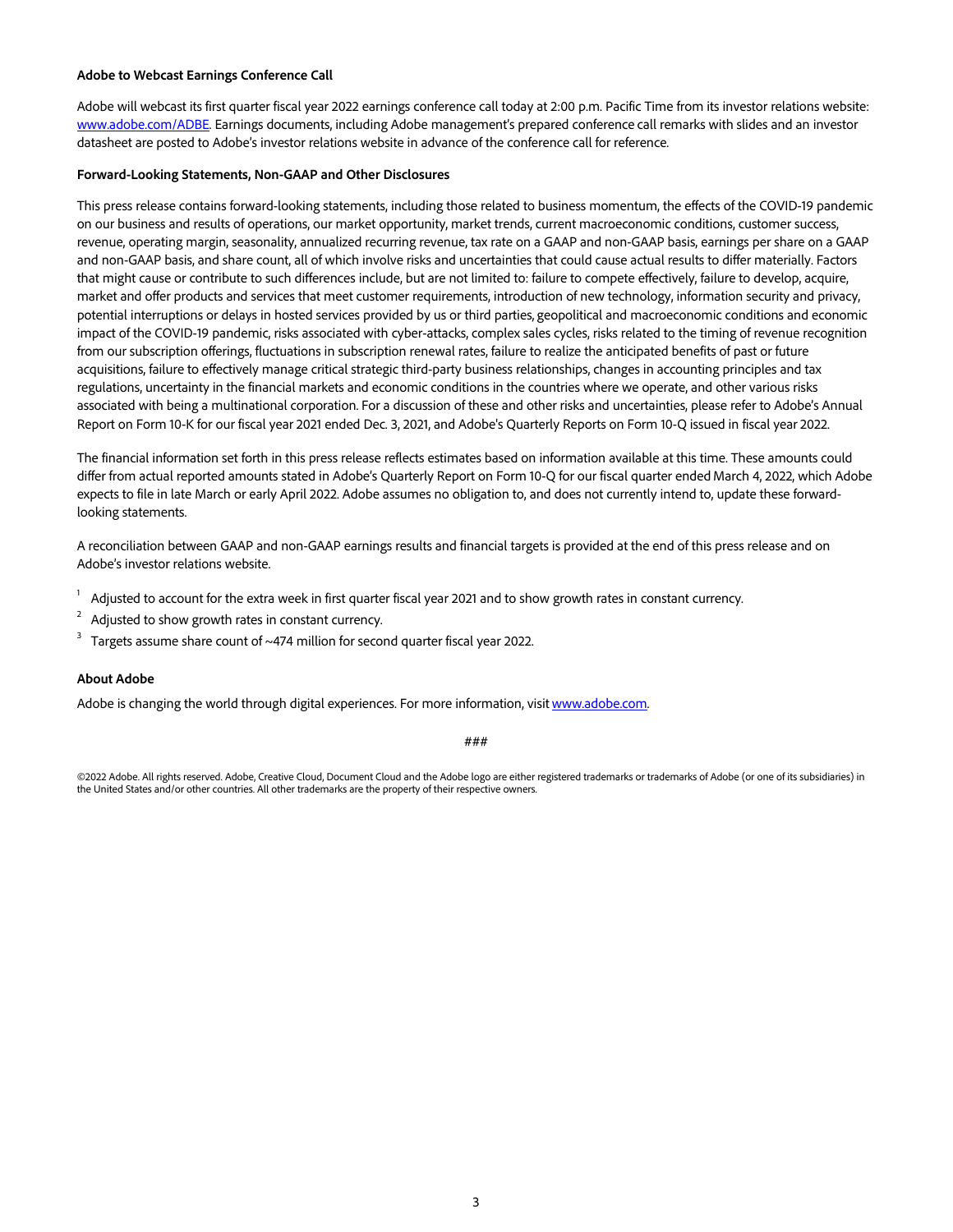# **Condensed Consolidated Statements of Income**<br>(In millions, except per share data; unaudited)

|                                 | <b>Three Months Ended</b> |               |     |               |
|---------------------------------|---------------------------|---------------|-----|---------------|
|                                 |                           | March 4, 2022 |     | March 5, 2021 |
| Revenue:                        |                           |               |     |               |
|                                 | \$                        | 3,958         | -\$ | 3,584         |
|                                 |                           | 145           |     | 155           |
|                                 |                           | 159           |     | 166           |
|                                 |                           | 4,262         |     | 3,905         |
|                                 |                           |               |     |               |
| Cost of revenue:                |                           |               |     |               |
|                                 |                           | 393           |     | 324           |
|                                 |                           | 10            |     | 10            |
|                                 |                           | 109           |     | 113           |
|                                 |                           | 512           |     | 447           |
|                                 |                           |               |     |               |
|                                 |                           | 3,750         |     | 3,458         |
|                                 |                           |               |     |               |
| Operating expenses:             |                           |               |     |               |
|                                 |                           | 701           |     | 620           |
|                                 |                           | 1,158         |     | 1,049         |
|                                 |                           | 269           |     | 290           |
|                                 |                           | 42            |     | 45            |
|                                 |                           | 2,170         |     | 2,004         |
|                                 |                           |               |     |               |
|                                 |                           | 1,580         |     | 1,454         |
|                                 |                           |               |     |               |
| Non-operating income (expense): |                           |               |     |               |
|                                 |                           | (28)          |     | (30)          |
|                                 |                           | (9)           |     | 5             |
|                                 |                           |               |     | 4             |
|                                 |                           | (37)          |     | (21)          |
|                                 |                           | 1,543         |     | 1,433         |
|                                 |                           | 277           |     | 172           |
| Net income.                     |                           | 1,266         | -Ş  | 1,261         |
| Basic net income per share.     |                           | 2.68          |     | 2.63          |
|                                 |                           | 473           |     | 479           |
|                                 |                           | 2.66          | \$  | 2.61          |
|                                 |                           | 475           |     | 483           |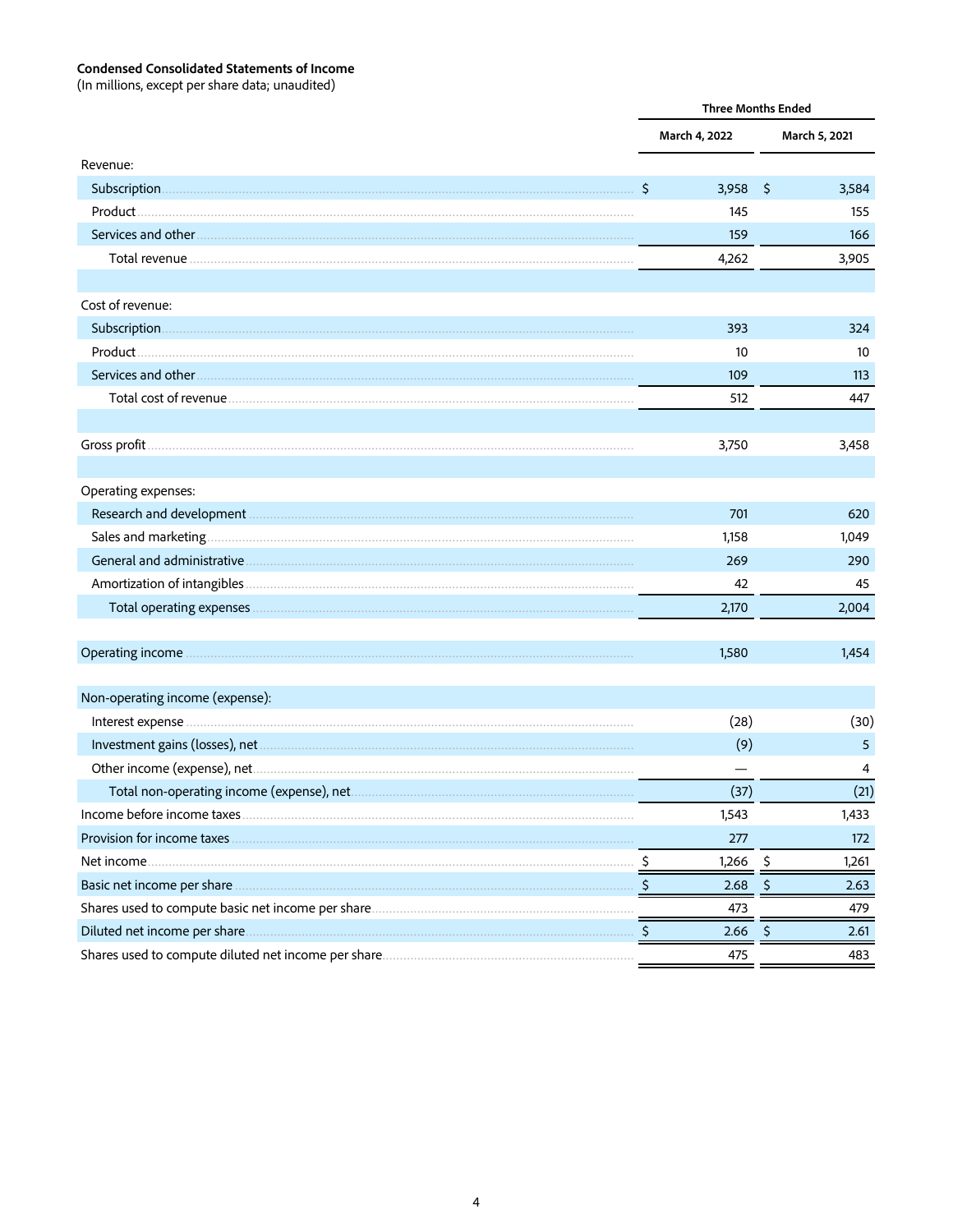# Condensed Consolidated Balance Sheets<br>(In millions; unaudited)

|                                                                                                                                                                                                                                      |    | March 4, 2022 |     | December 3, 2021 |
|--------------------------------------------------------------------------------------------------------------------------------------------------------------------------------------------------------------------------------------|----|---------------|-----|------------------|
| <b>ASSETS</b>                                                                                                                                                                                                                        |    |               |     |                  |
| Current assets:                                                                                                                                                                                                                      |    |               |     |                  |
|                                                                                                                                                                                                                                      | S. | 2,739         | \$  | 3,844            |
|                                                                                                                                                                                                                                      |    | 1,962         |     | 1,954            |
| Trade receivables, net of allowances for doubtful accounts of \$18 and \$16, respectively                                                                                                                                            |    | 1,685         |     | 1,878            |
|                                                                                                                                                                                                                                      |    | 1,090         |     | 993              |
| Total current assets <b>with a continuum continuum continuum continuum continuum continuum continuum continuum continuum continuum continuum continuum continuum continuum continuum continuum continuum continuum continuum con</b> |    | 7,476         |     | 8,669            |
|                                                                                                                                                                                                                                      |    |               |     |                  |
|                                                                                                                                                                                                                                      |    | 1,703         |     | 1,673            |
|                                                                                                                                                                                                                                      |    | 435           |     | 443              |
| Goodwill                                                                                                                                                                                                                             |    | 12,795        |     | 12,668           |
|                                                                                                                                                                                                                                      |    | 1,743         |     | 1,820            |
|                                                                                                                                                                                                                                      |    | 950           |     | 1,085            |
|                                                                                                                                                                                                                                      |    | 874           |     | 883              |
|                                                                                                                                                                                                                                      |    | 25,976        | -\$ | 27,241           |
|                                                                                                                                                                                                                                      |    |               |     |                  |
| LIABILITIES AND STOCKHOLDERS' EQUITY                                                                                                                                                                                                 |    |               |     |                  |
| <b>Current liabilities:</b>                                                                                                                                                                                                          |    |               |     |                  |
|                                                                                                                                                                                                                                      | S  | 295           | \$  | 312              |
|                                                                                                                                                                                                                                      |    | 1,333         |     | 1,736            |
|                                                                                                                                                                                                                                      |    | 499           |     |                  |
|                                                                                                                                                                                                                                      |    | 4,894         |     | 4,733            |
|                                                                                                                                                                                                                                      |    | 83            |     | 54               |
|                                                                                                                                                                                                                                      |    | 93            |     | 97               |
|                                                                                                                                                                                                                                      |    | 7,197         |     | 6,932            |
|                                                                                                                                                                                                                                      |    |               |     |                  |
| Long-term liabilities:                                                                                                                                                                                                               |    |               |     |                  |
| Debt.                                                                                                                                                                                                                                |    | 3,626         |     | 4,123            |
| Deferred revenue                                                                                                                                                                                                                     |    | 125           |     | 145              |
|                                                                                                                                                                                                                                      |    | 540           |     | 534              |
|                                                                                                                                                                                                                                      |    | 4             |     | 5                |
|                                                                                                                                                                                                                                      |    | 447           |     | 453              |
|                                                                                                                                                                                                                                      |    | 262           |     | 252              |
|                                                                                                                                                                                                                                      |    | 12,201        |     | 12,444           |
|                                                                                                                                                                                                                                      |    |               |     |                  |
| Stockholders' equity:                                                                                                                                                                                                                |    |               |     |                  |
| Preferred stock                                                                                                                                                                                                                      |    |               |     |                  |
|                                                                                                                                                                                                                                      |    |               |     |                  |
|                                                                                                                                                                                                                                      |    | 8,750         |     | 8,428            |
|                                                                                                                                                                                                                                      |    | 24,961        |     | 23,905           |
|                                                                                                                                                                                                                                      |    | (177)         |     | (137)            |
|                                                                                                                                                                                                                                      |    | (19,759)      |     | (17, 399)        |
|                                                                                                                                                                                                                                      |    | 13,775        |     | 14,797           |
|                                                                                                                                                                                                                                      |    | 25,976        | -\$ | 27,241           |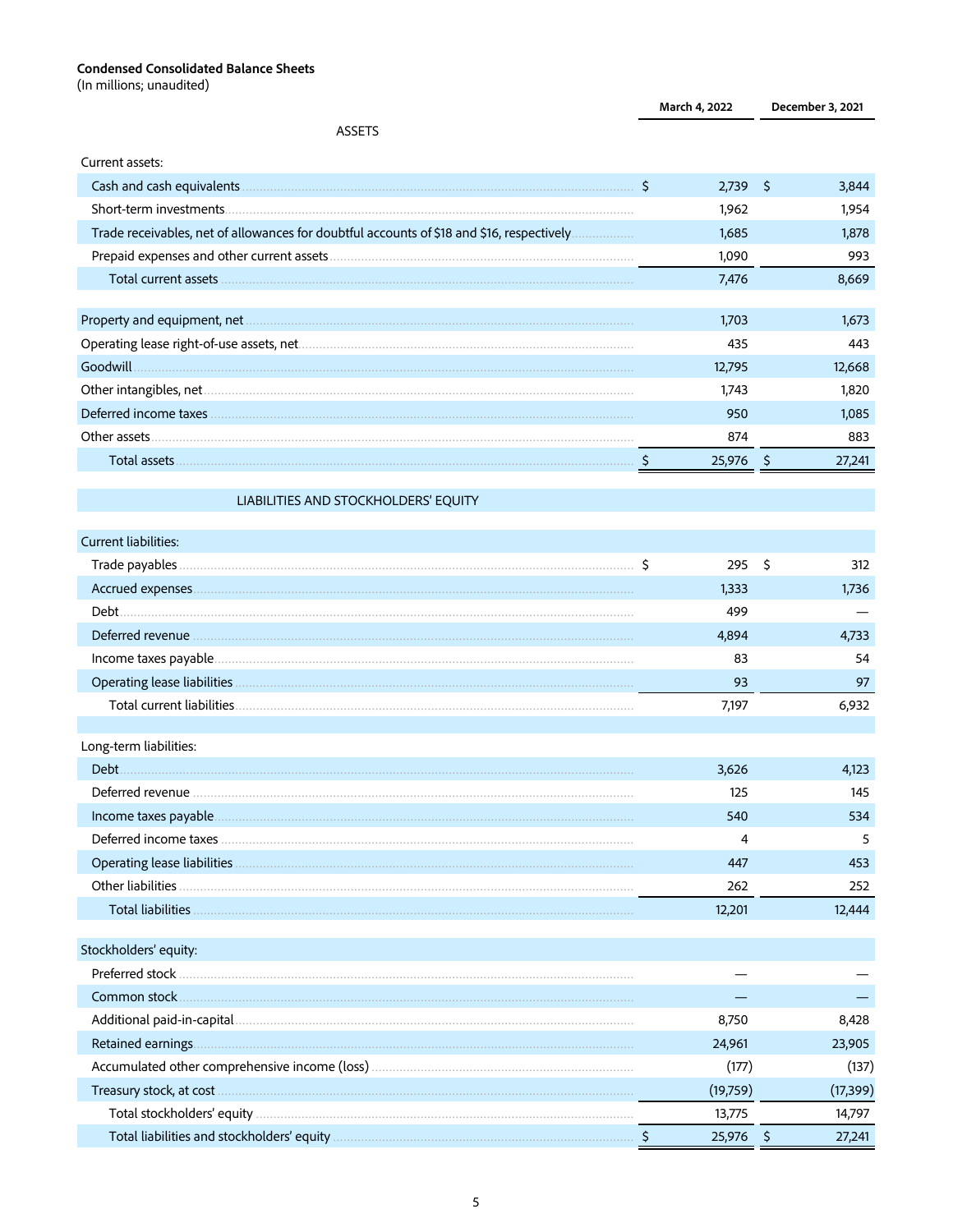#### **Condensed Consolidated Statements of Cash Flows**

(In millions; unaudited)

|                                                                                                                   | <b>Three Months Ended</b> |                 |  |
|-------------------------------------------------------------------------------------------------------------------|---------------------------|-----------------|--|
|                                                                                                                   | March 4, 2022             | March 5, 2021   |  |
| Cash flows from operating activities:                                                                             |                           |                 |  |
|                                                                                                                   | \$<br>$1,266$ \$          | 1,261           |  |
| Adjustments to reconcile net income to net cash provided by operating activities:                                 |                           |                 |  |
|                                                                                                                   | 213                       | 196             |  |
|                                                                                                                   | 322                       | 260             |  |
|                                                                                                                   | 17                        |                 |  |
|                                                                                                                   | 153                       | 138             |  |
|                                                                                                                   | 141                       | 471             |  |
|                                                                                                                   | (343)                     | (554)           |  |
|                                                                                                                   | 1,769                     | 1,772           |  |
|                                                                                                                   |                           |                 |  |
| Cash flows from investing activities:                                                                             |                           |                 |  |
|                                                                                                                   | (26)                      | (4)             |  |
|                                                                                                                   | (100)                     | (59)            |  |
| Purchases and sales of long-term investments, intangibles and other assets, net                                   | (28)                      | (25)            |  |
|                                                                                                                   | (106)                     | (1,470)         |  |
|                                                                                                                   | (260)                     | (1,558)         |  |
|                                                                                                                   |                           |                 |  |
| Cash flows from financing activities:                                                                             |                           |                 |  |
|                                                                                                                   | (2,400)                   | (950)           |  |
| Taxes paid related to net share settlement of equity awards, net of proceeds from treasury stock<br>re-issuances. | (175)                     | (304)           |  |
|                                                                                                                   | (29)                      | 10 <sup>°</sup> |  |
|                                                                                                                   | (2,604)                   | (1,244)         |  |
|                                                                                                                   | (10)                      | $\overline{4}$  |  |
|                                                                                                                   | (1,105)                   | (1,026)         |  |
|                                                                                                                   | 3,844                     | 4,478           |  |
|                                                                                                                   | 2,739                     | \$<br>3,452     |  |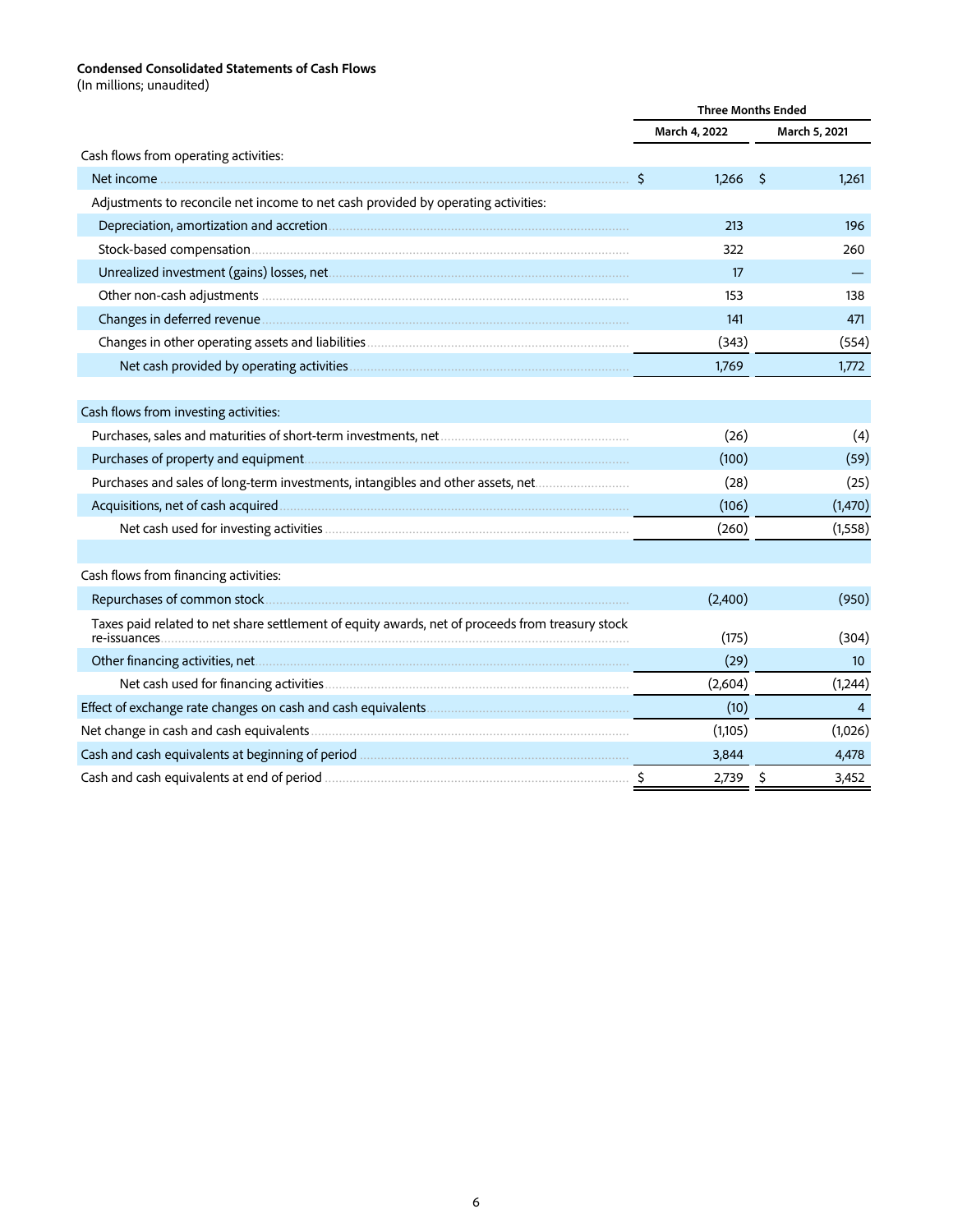# **Non-GAAP Results**

The following table shows Adobe's first quarter fiscal year 2022 GAAP revenue growth rates reconciled to adjusted revenue growth rates included in this release.

| First Quarter Fiscal 2022                 | Total<br>revenue | Digital Media<br>segment revenue | <b>Creative Cloud</b><br>revenue | Document Cloud<br>revenue | Digital Experience<br>segment revenue | Digital Experience<br>subscription revenue |
|-------------------------------------------|------------------|----------------------------------|----------------------------------|---------------------------|---------------------------------------|--------------------------------------------|
|                                           | (Y/Y growth)     | (Y/Y growth)                     | (Y/Y growth)                     | (Y/Y growth)              | (Y/Y growth)                          | (Y/Y growth)                               |
| GAAP revenue growth rates.                | %<br>Q.          | %<br>9                           | %                                | 17<br>%                   | 13 <sup>1</sup><br>$\%$               | 15 %                                       |
| Impact of extra week in fiscal year 2021. |                  |                                  | 8                                |                           |                                       |                                            |
| Constant currency impact                  |                  | 0                                |                                  |                           |                                       | 0                                          |
| Adjusted revenue growth rates             | %<br>17          | %<br>17                          | %<br>16                          | %<br>26                   | 20<br>%                               | 22 %                                       |

The following table shows Adobe's GAAP results reconciled to non-GAAP results included in this release.

| (In millions, except per share data) | <b>Three Months Ended</b> |                  |                     |                  |            |                     |
|--------------------------------------|---------------------------|------------------|---------------------|------------------|------------|---------------------|
|                                      |                           | March 4,<br>2022 |                     | March 5.<br>2021 |            | December 3,<br>2021 |
| Operating income:                    |                           |                  |                     |                  |            |                     |
| GAAP operating income                | $\ddot{\mathsf{S}}$       | 1,580            | \$                  | 1,454            | Ŝ          | 1,501               |
|                                      |                           | 312              |                     | 286              |            | 265                 |
|                                      |                           | 101              |                     | 89               |            | 91                  |
|                                      |                           | 1,993            | $\ddot{\mathsf{s}}$ | 1,829            | \$         | 1,857               |
| Net income:                          |                           |                  |                     |                  |            |                     |
|                                      |                           |                  |                     |                  |            |                     |
|                                      |                           | 1,266            | \$                  | 1,261            | \$         | 1,233               |
|                                      |                           | 312              |                     | 286              |            | 265                 |
|                                      |                           | 101              |                     | 89               |            | 91                  |
|                                      |                           | 9                |                     | (5)              |            | $\overline{4}$      |
|                                      |                           | (86)             |                     | (116)            |            | (57)                |
|                                      |                           | 1,602            | $\sqrt{5}$          | 1,515            | $\sqrt{5}$ | 1,536               |
| Diluted net income per share:        |                           |                  |                     |                  |            |                     |
|                                      | Ŝ.                        | 2.66             | -Ŝ                  | 2.61             | Š.         | 2.57                |
|                                      |                           | 0.66             |                     | 0.59             |            | 0.55                |
|                                      |                           | 0.21             |                     | 0.19             |            | 0.19                |
|                                      |                           | 0.02             |                     | (0.01)           |            | 0.01                |
|                                      |                           | (0.18)           |                     | (0.24)           |            | (0.12)              |
|                                      |                           | 3.37 \$          |                     | 3.14             | -\$        | 3.20                |
|                                      |                           | 475              |                     | 483              |            | 480                 |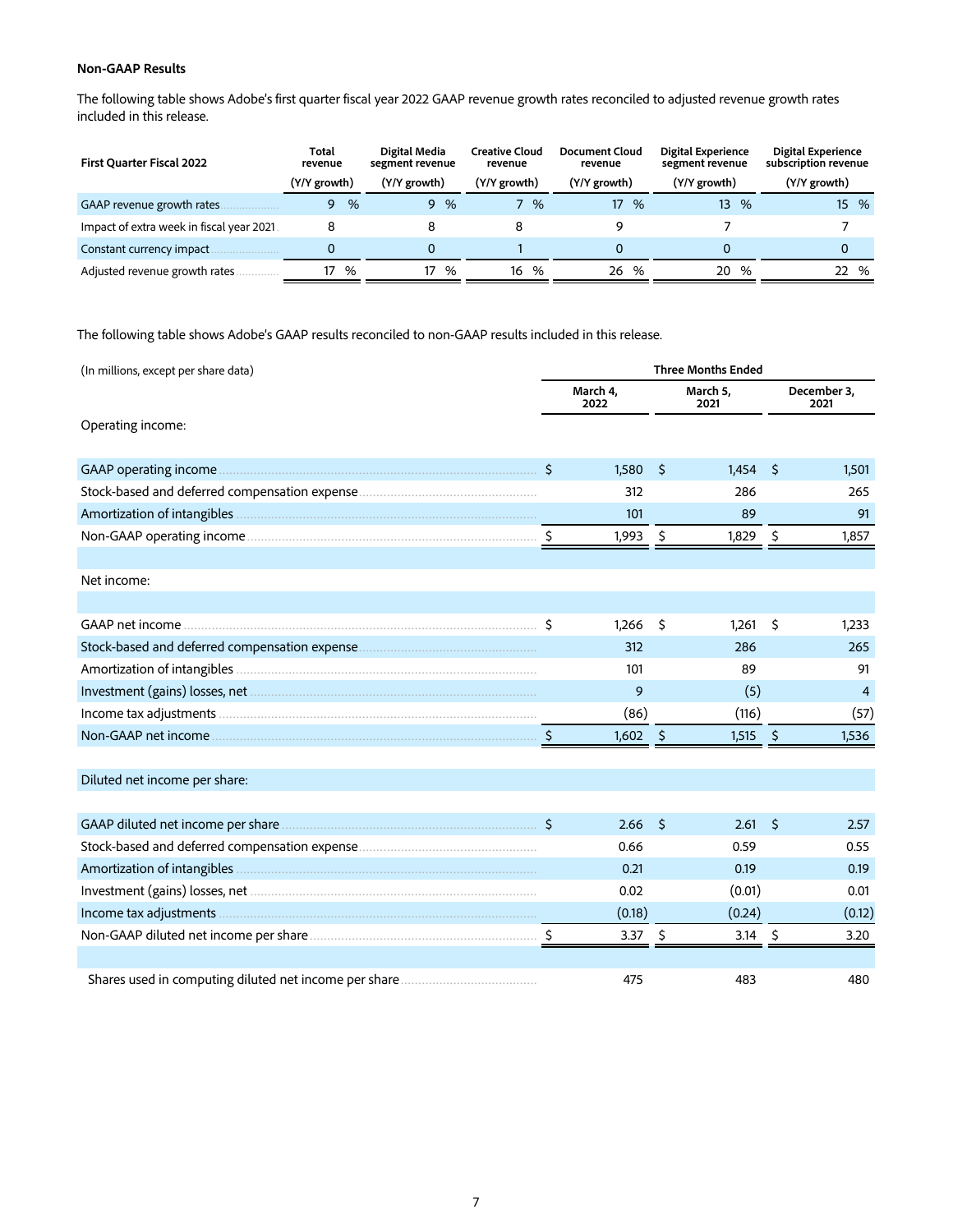# **Non-GAAP Results (continued)**

The following table shows Adobe's first quarter fiscal year 2022 GAAP tax rate reconciled to the non-GAAP tax rate included in this release.

|                                               | First Quarter<br><b>Fiscal 2022</b> |
|-----------------------------------------------|-------------------------------------|
| Effective income tax rate:                    |                                     |
| GAAP effective income tax rate                | 18.O.<br>%                          |
|                                               | 2.0                                 |
| Stock-based and deferred compensation expense |                                     |
| Amortization of intangibles                   |                                     |
| Non-GAAP effective income tax rate            |                                     |

### **Reconciliation of GAAP to Non-GAAP Financial Targets**

The following tables show Adobe's second quarter fiscal year 2022 financial targets reconciled to non-GAAP financial targets included in this release.

| Second Quarter Fiscal 2022                     | Digital Media<br>segment revenue<br>(Y/Y growth) | <b>Digital Experience</b><br>segment revenue<br>(Y/Y growth) | <b>Digital Experience</b><br>subscription revenue<br>(Y/Y growth) |
|------------------------------------------------|--------------------------------------------------|--------------------------------------------------------------|-------------------------------------------------------------------|
| GAAP target revenue growth rates               | 13 %                                             | 15 %                                                         | 17 %                                                              |
| Constant currency impact.                      |                                                  |                                                              |                                                                   |
| Constant currency target revenue growth rates. | $\%$<br>14                                       | $16 \frac{9}{6}$                                             | 18 %                                                              |

| (Shares in millions)                                 | <b>Second Quarter</b><br>Fiscal 2022 |
|------------------------------------------------------|--------------------------------------|
| Diluted net income per share:                        |                                      |
| GAAP diluted net income per share.                   | 2.44                                 |
|                                                      | 0.79                                 |
| Amortization of intangibles                          | 0.21                                 |
| Income tax adjustments.                              | (0.14)                               |
| Non-GAAP diluted net income per share.               | 3.30                                 |
|                                                      |                                      |
| Shares used to compute diluted net income per share. | 474                                  |
|                                                      |                                      |

|                                               | Second Quarter<br>Fiscal 2022 |
|-----------------------------------------------|-------------------------------|
| Effective income tax rate:                    |                               |
|                                               | 20.0 %                        |
| Stock-based and deferred compensation expense | (1.4)                         |
|                                               |                               |
| Non-GAAP effective income tax rate            |                               |